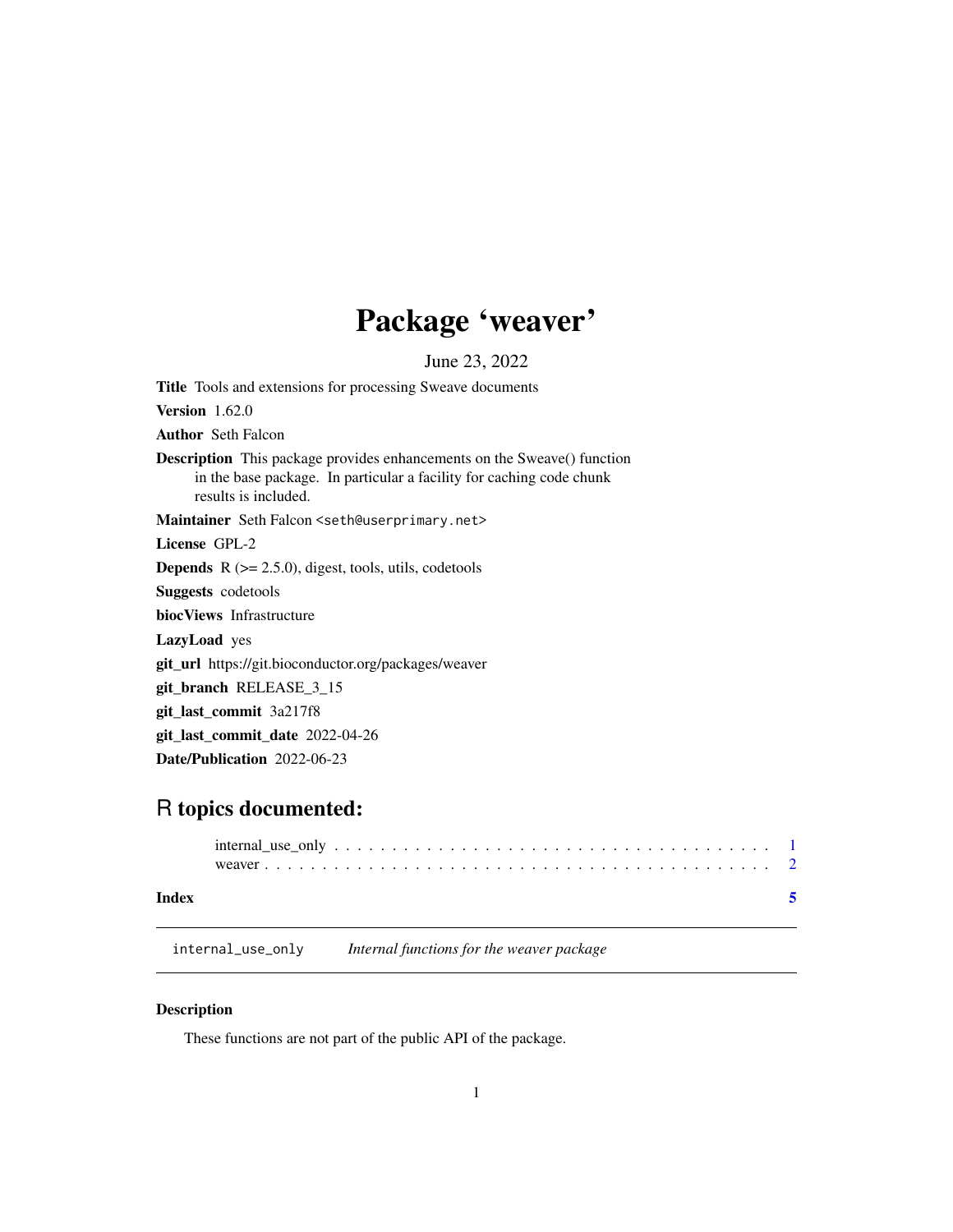#### <span id="page-1-0"></span>Description

A modified driver for [Sweave](#page-0-1) that translates R code chunks in LaTeX files. Presently, the primary modification is that this version provides chunk caching. In the chunk options, you can specify cache=TRUE and the results of that chunk will be cached.

#### Usage

weaver()

```
weaverLatexSetup(file, syntax, output = NULL, quiet = FALSE, debug = FALSE, echo = TRUE, eval = TRUE, kee
```
#### Arguments

| file        | Name of Sweave source file.                                                                                                                                                                                                                                                                                                                                                                                |
|-------------|------------------------------------------------------------------------------------------------------------------------------------------------------------------------------------------------------------------------------------------------------------------------------------------------------------------------------------------------------------------------------------------------------------|
| syntax      | An object of class SweaveSyntax.                                                                                                                                                                                                                                                                                                                                                                           |
| output      | Name of output file, default is to remove extension '.nw', '.Rnw' or '.Snw' and<br>to add extension '.tex'. Any directory names in file are also removed such<br>that the output is created in the current working directory.                                                                                                                                                                              |
| quiet       | If TRUE all progress messages are suppressed.                                                                                                                                                                                                                                                                                                                                                              |
| debug       | If TRUE, input and output of all code chunks is copied to the console.                                                                                                                                                                                                                                                                                                                                     |
| stylepath   | If TRUE, a hard path to the file 'Sweave.sty' installed with this package is set,<br>if FALSE, only \usepackage{Sweave} is written. The hard path makes the TeX<br>file less portable, but avoids the problem of installing the current version of<br>'Sweave.sty' to some place in your TeX input path. The argument is ignored if<br>a \usepackage{Sweave} is already present in the Sweave source file. |
| echo        | set default for option echo, see details below.                                                                                                                                                                                                                                                                                                                                                            |
| eval        | set default for option eval, see details below.                                                                                                                                                                                                                                                                                                                                                            |
| keep.source | set default for option 'keep.source', see details below.                                                                                                                                                                                                                                                                                                                                                   |
| split       | set default for option split, see details below.                                                                                                                                                                                                                                                                                                                                                           |
| pdf         | set default for option pdf, see details below.                                                                                                                                                                                                                                                                                                                                                             |
| eps         | set default for option eps, see details below.                                                                                                                                                                                                                                                                                                                                                             |
| use.cache   | a logical indicating whether or not to use the caching system. If FALSE, no<br>caching is performed and all code chunks are recomputed.                                                                                                                                                                                                                                                                    |

#### Supported Options

weaver supports the following options for code chunks (the values in parentheses show the default values):

echo: logical (TRUE). Include S code in the output file?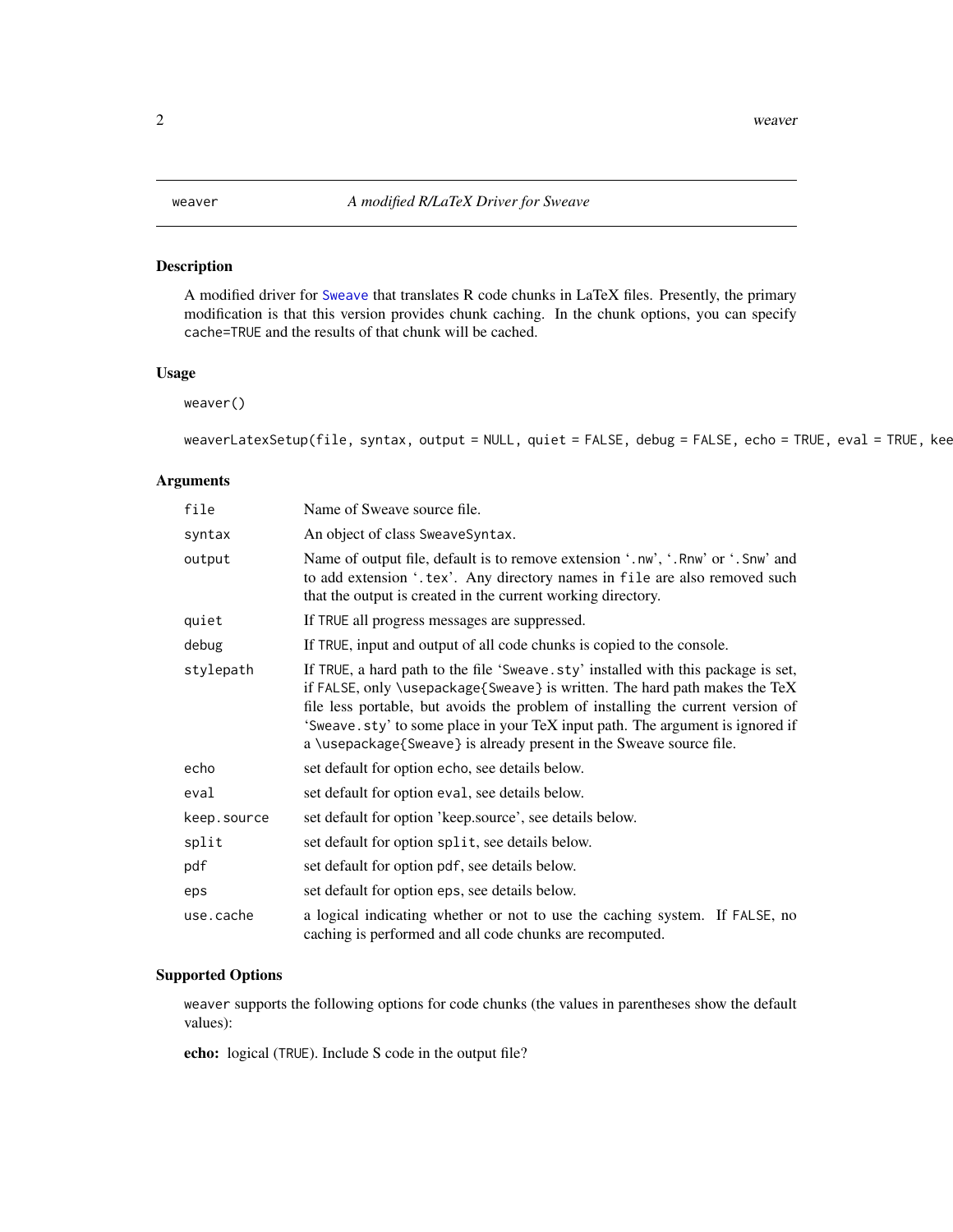#### <span id="page-2-0"></span>weaver 3

- eval: logical (TRUE). If FALSE, the code chunk is not evaluated, and hence no text or graphical output produced.
- **keep.source:** logical (FALSE). When echoing, if keep. source == TRUE the original source is copied to the file. Otherwise, deparsed source is echoed.
- results: character string (verbatim). If verbatim, the output of S commands is included in the verbatim-like Soutput environment. If tex, the output is taken to be already proper latex markup and included as is. If hide then all output is completely suppressed (but the code executed during the weave).
- print: logical (FALSE) If TRUE, each expression in the code chunk is wrapped into a print () statement before evaluation, such that the values of all expressions become visible.
- term: logical (TRUE). If TRUE, visibility of values emulates an interactive R session: values of assignments are not printed, values of single objects are printed. If FALSE, output comes only from explicit [print](#page-0-1) or [cat](#page-0-1) statements.
- split: logical (FALSE). If TRUE, text output is written to separate files for each code chunk.
- strip.white: character string (false). If true, blank lines at the beginning and end of output are removed. If all, then all blank lines are removed from the output.
- prefix: logical (TRUE). If TRUE generated filenames of figures and output have a common prefix.
- **prefix.string:** a character string, default is the name of the '. Snw' source file.
- include: logical (TRUE), indicating whether input statements for text output and includegraphics statements for figures should be auto-generated. Use include = FALSE if the output should appear in a different place than the code chunk (by placing the input line manually).
- fig: logical (FALSE), indicating whether the code chunk produces graphical output. Note that only one figure per code chunk can be processed this way.
- eps: logical (TRUE), indicating whether EPS figures shall be generated. Ignored if fig = FALSE.
- pdf: logical (TRUE), indicating whether PDF figures shall be generated. Ignored if fig = FALSE.
- width: numeric (6), width of figures in inch.
- height: numeric (6), height of figures in inch.
- cache If TRUE and weave was called with use.cache=TRUE, then the caclulations in the code chunk will be cached. Subsequent invocations will restore from the cache if the code chunk has not changed. Side effects are not captured. Do not use for chunks defining S4 classes or methods.

#### Author(s)

Seth Falcon (borrowing heavily from code by Friedrich Leisch)

#### References

Friedrich Leisch: Sweave User Manual, 2002 <http://www.ci.tuwien.ac.at/~leisch/Sweave>

#### See Also

[Sweave](#page-0-1), [Rtangle](#page-0-1)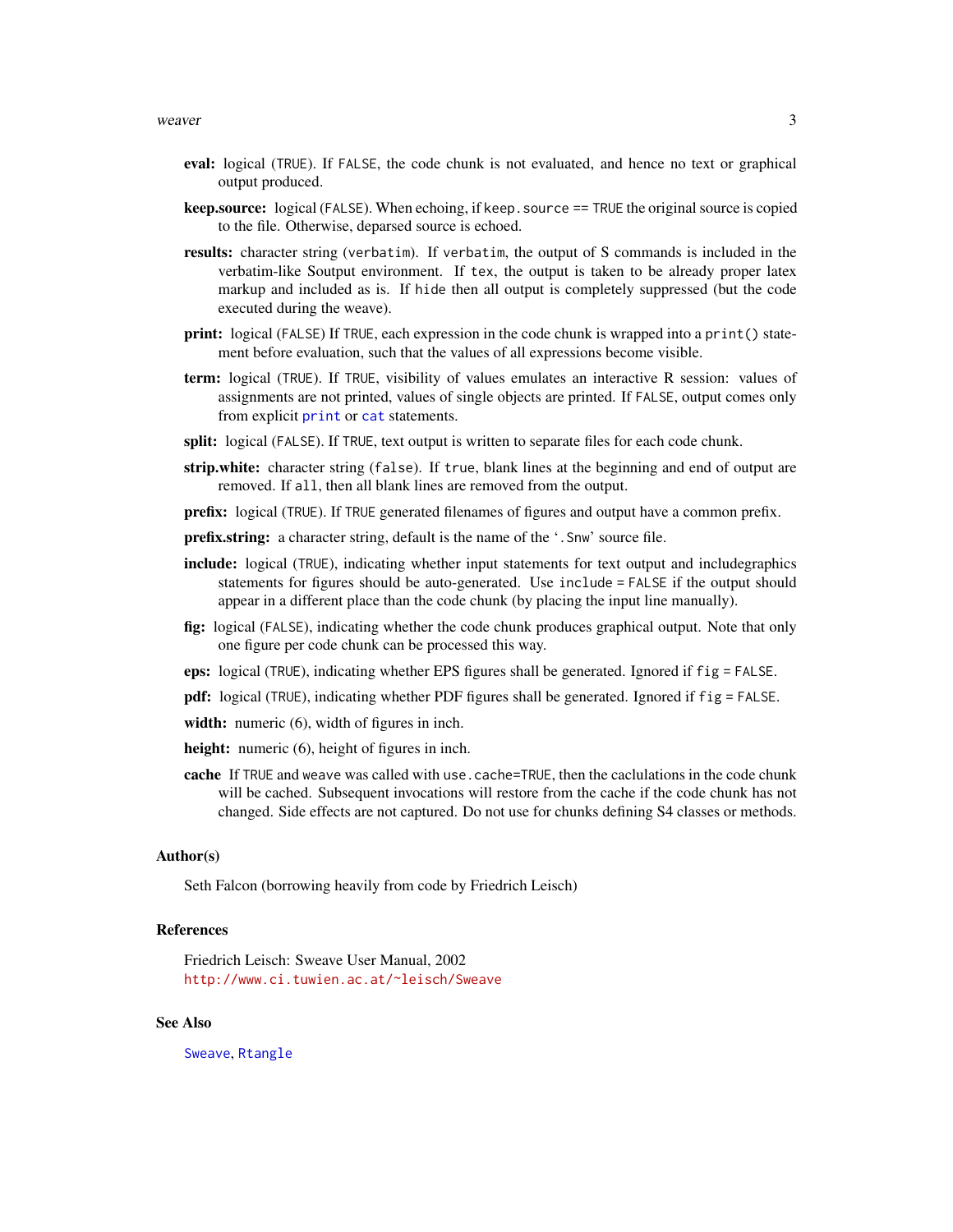4 weaver

### Examples

```
## Not run:
 Sweave("yourfile.Rnw", driver=weaver())
```
## End(Not run)